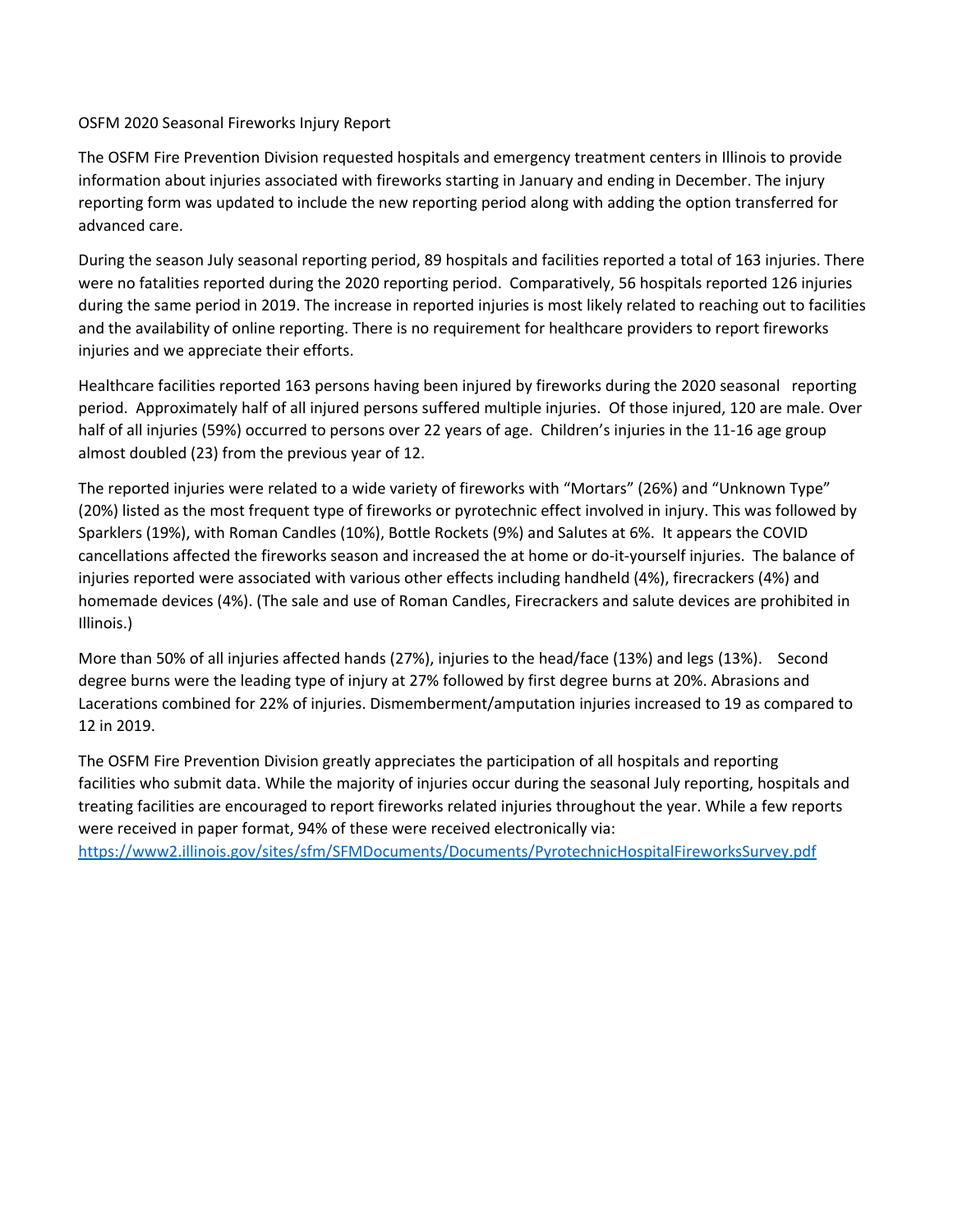## *Office of the Illinois State Fire Marshal*

| <b>Type of Fireworks</b>      | <b>Number of Fireworks Causing Injuries</b> | Percent |
|-------------------------------|---------------------------------------------|---------|
| Cones, Fountains Handheld     | 6                                           | 4%      |
| Firecrackers/Lady Finger      | 6                                           | 4%      |
| Jumping/Crazy Jack            | 3                                           | 2%      |
| M-80/M-60/M-100/Silver Salute | 9                                           | 6%      |
| Missile Rocket                | 2                                           | 1%      |
| Mortar                        | 55                                          | 26%     |
| <b>Other Fireworks</b>        | 0                                           | 0%      |
| Roman Candles/Shots/Balls     | 16                                          | 10%     |
| <b>Sky/Bottle Rockets</b>     | 14                                          | 9%      |
| Smoke/Cherry Bomb             | 4                                           | 2%      |
| Sparklers Wire/Wood Core      | 19                                          | 12%     |
| <b>Fireworks Display</b>      | 3                                           | 2%      |
| Homemade                      | 6                                           | 4%      |
| Unknown                       | 32                                          | 20%     |
| <b>Total</b>                  | 163                                         | 100%    |

2020 Illinois Fireworks Injuries

| <b>Type of Injuries</b>  | <b>Table of Type of Injuries</b><br><b>Number of Injuries</b> | Percent |
|--------------------------|---------------------------------------------------------------|---------|
| Abrasions                | 24                                                            | 11%     |
| <b>Burns 1st Degree</b>  | 43                                                            | 20%     |
| <b>Burns 2nd Degree</b>  | 57                                                            | 27%     |
| Burns 3rd Degree         |                                                               | 3%      |
| Dismemberment/Amputation | 19                                                            | 9%      |
| Fatality                 | 0                                                             | 0%      |
| Fracture                 | 9                                                             | 4%      |
| <b>Hearing Loss</b>      | 6                                                             | 3%      |
| Lacerations              | 23                                                            | 11%     |
| Loss of Sight            | $\overline{2}$                                                | 1%      |
| Other                    | 24                                                            | 11%     |
| Unknown                  |                                                               | 0%      |
| <b>Total</b>             | 215                                                           | 100%    |

| Gender                    | <b>Number of Injuries</b> | Percent |
|---------------------------|---------------------------|---------|
| Female                    |                           | 26%     |
| Male                      | 20                        | 74%     |
| Unknown (did not specify) |                           | $1\%$   |
| <b>Total</b>              | 63                        | 100%    |